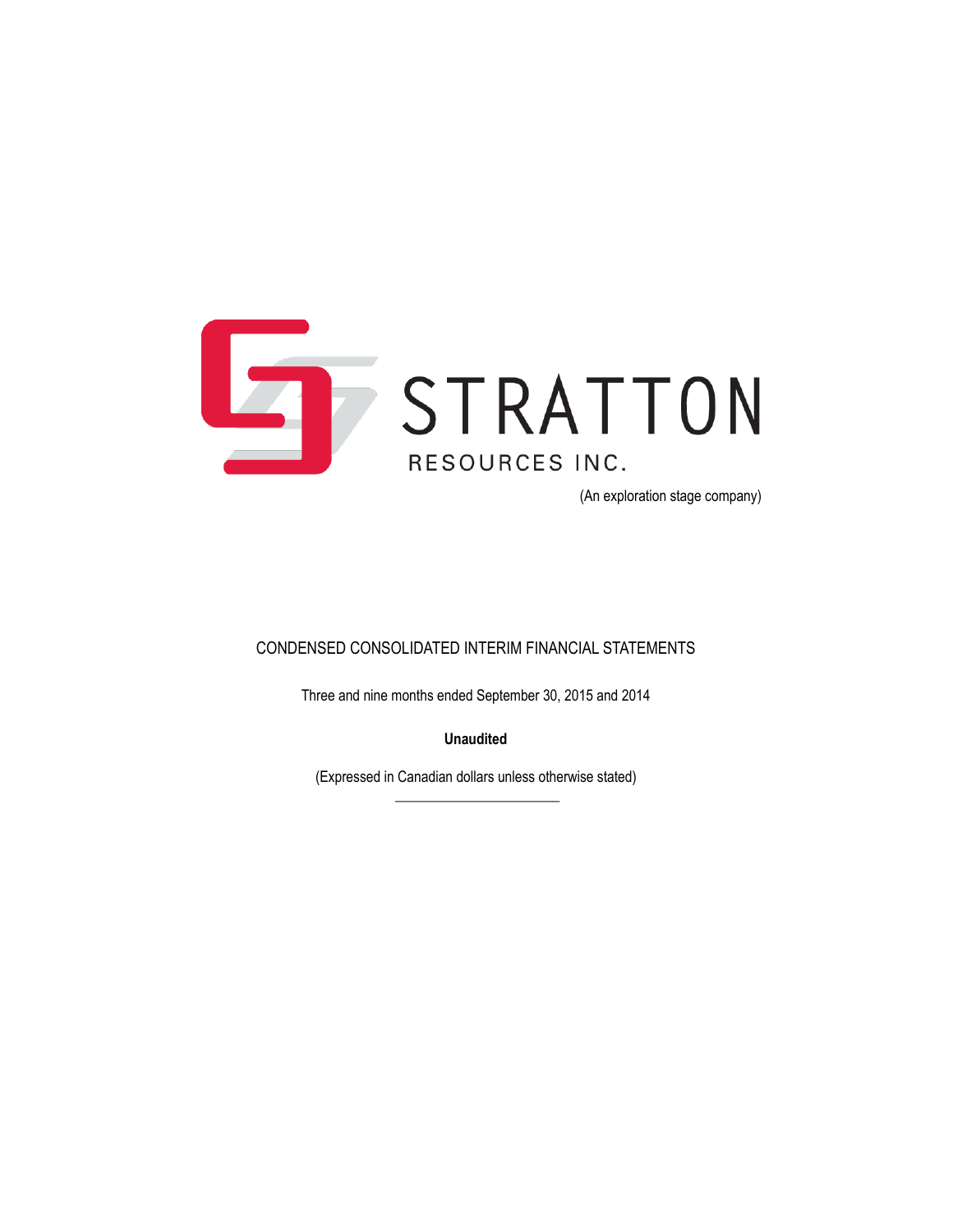### (the "Company")

### CONDENSED CONSOLIDATED INTERIM FINANCIAL STATEMENTS

Three and nine months ended September 30, 2015 and 2014

### NOTICE OF NO AUDITOR REVIEW

The accompanying unaudited condensed consolidated interim financial statements of the Company have been prepared by and are the responsibility of Company's management.

The Company's independent auditor has not performed a review of these condensed consolidated interim financial statements in accordance with the standards established by the Canadian Institute of Chartered Accountants for a review of interim financial statements by an entity's auditor.

November 30, 2015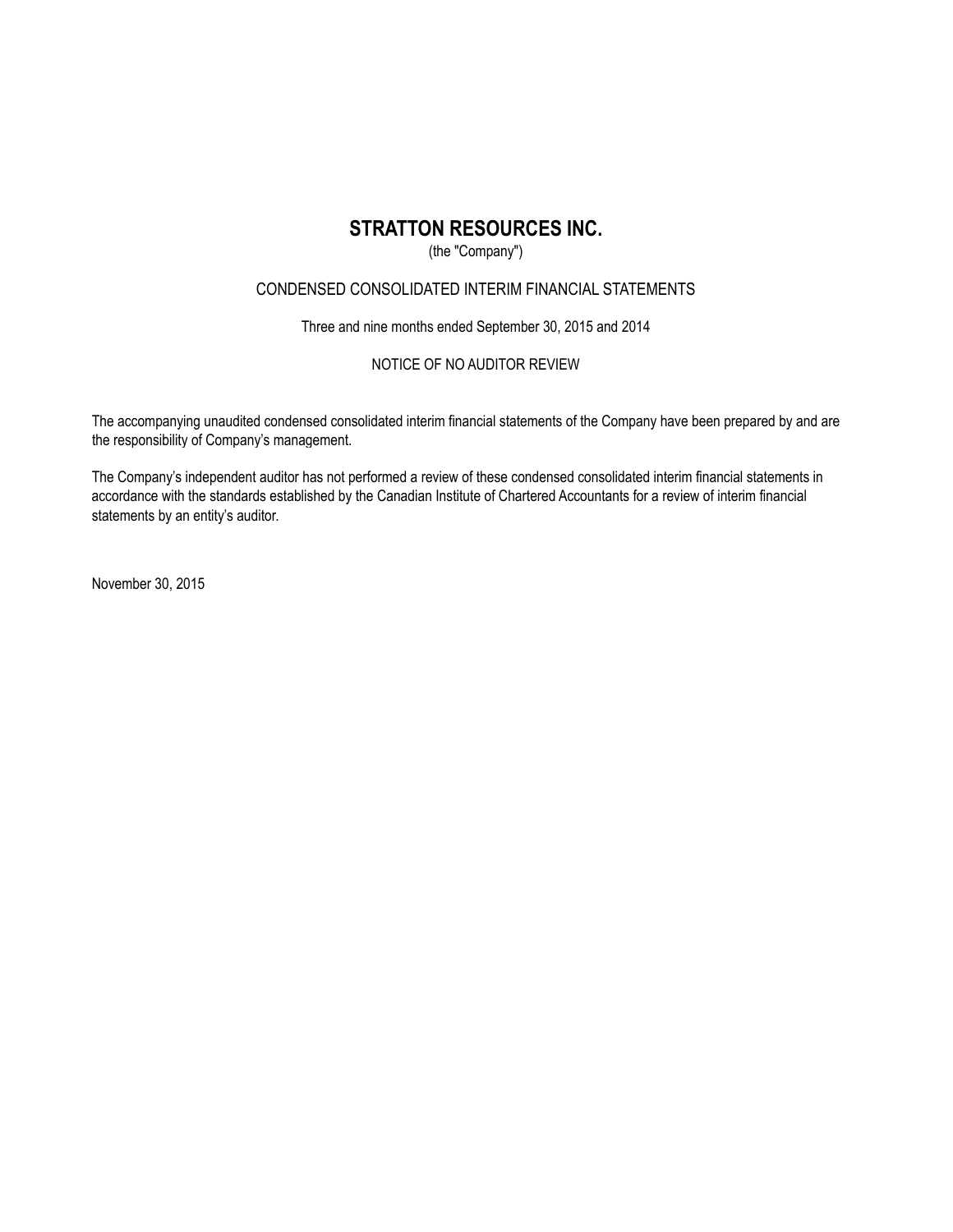**Condensed Consolidated Interim Statements of Financial Position**

Unaudited - (Expressed in Canadian dollars)

|                                            | As at September 30,<br>2015 | As at December 31,<br>2014 |
|--------------------------------------------|-----------------------------|----------------------------|
| <b>Assets</b>                              |                             |                            |
| <b>Current assets:</b>                     |                             |                            |
| Cash                                       | \$<br>231,884 \$            | 349,440                    |
| Amounts receivable                         | 4,216                       | 5,803                      |
| Prepaid expenses and deposits (note 6)     | 7,759                       | 6,879                      |
|                                            | 243,859                     | 362,122                    |
| Non-current assets:                        |                             |                            |
| Exploration and evaluation assets (note 3) |                             | 325,334                    |
| <b>Total assets</b>                        | \$<br>243,859               | \$<br>687,456              |
| <b>Liabilities and Equity</b>              |                             |                            |
| <b>Liabilities</b>                         |                             |                            |
| <b>Current liabilities:</b>                |                             |                            |
| Accounts payable and accrued liabilities   | \$<br>11,761 \$             | 32,153                     |
| Note payable (note 6)                      | 609,388                     | 609,388                    |
|                                            | 621,149                     | 641,541                    |
| <b>Equity</b>                              |                             |                            |
| Share capital (note 4)                     | 29,086,748                  | 29,086,748                 |
| Equity reserves (note 5)                   | 5,039,680                   | 5,039,680                  |
| Deficit                                    | (34, 503, 718)              | (34,080,513)               |
|                                            | (377, 290)                  | 45,915                     |
| <b>Total liabilities and equity</b>        | \$<br>243,859               | \$<br>687,456              |

Going concern (note 2(e))

Approved on behalf of the Board of Directors:

 *"Shawn Wallace" "Steve Cook"*  Director Director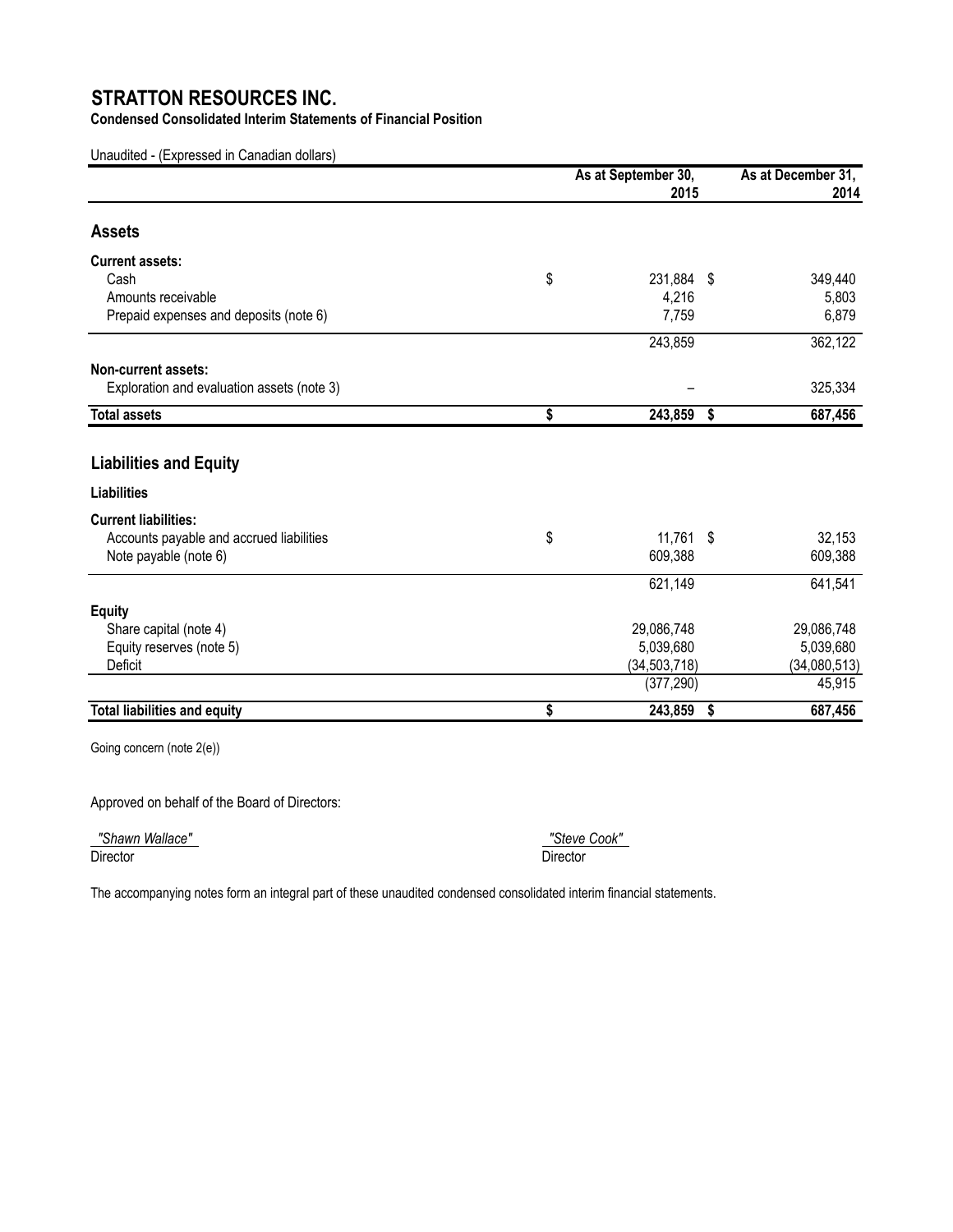### **Condensed Consolidated Interim Statements of Loss and Comprehensive Loss**

Unaudited - (Expressed in Canadian dollars, except share amounts)

|                                                        | Three months ended September 30, |            |    |              | Nine months ended September 30, |  |            |  |
|--------------------------------------------------------|----------------------------------|------------|----|--------------|---------------------------------|--|------------|--|
|                                                        |                                  | 2015       |    | 2014         | 2015                            |  | 2014       |  |
| <b>Administration expenses:</b>                        |                                  |            |    |              |                                 |  |            |  |
| Consulting fees, directors' fees, wages and benefits   | \$                               | 10,632     | \$ | 10,768 \$    | 32,540 \$                       |  | 33,486     |  |
| Legal and professional fees                            |                                  | 197        |    | 5,257        | 21,203                          |  | 21,511     |  |
| Regulatory, transfer agent and shareholder information |                                  | 1,053      |    | 1,786        | 16,372                          |  | 18,416     |  |
| Office and administration                              |                                  | 5,811      |    | 6,716        | 24,516                          |  | 25,524     |  |
| Travel, promotion and investor relations               |                                  | 422        |    | 2,423        | 865                             |  | 8,706      |  |
| Bank charges                                           |                                  | 264        |    | 219          | 833                             |  | 771        |  |
|                                                        |                                  | 18,379     |    | 27,169       | 96,329                          |  | 108,414    |  |
| Other expenses (income):                               |                                  |            |    |              |                                 |  |            |  |
| Write-off exploration and evaluation assets            |                                  | 325,334    |    |              | 325,334                         |  |            |  |
| Interest and other income                              |                                  | (870)      |    | (64)         | (1, 164)                        |  | (1, 196)   |  |
| Exploration and evaluation expenditures                |                                  |            |    |              | 3,690                           |  |            |  |
| Foreign exchange gain                                  |                                  | (500)      |    | (1, 513)     | (984)                           |  | (141)      |  |
|                                                        |                                  | 323,964    |    | (1, 577)     | 326,876                         |  | (1, 337)   |  |
| Net loss and comprehensive loss for the year           | 5                                | 342,343 \$ |    | 25,592 \$    | 423,205 \$                      |  | 107,077    |  |
| Basic and diluted loss per share                       | \$                               | 0.01       | \$ | $0.00 \,$ \$ | $0.01$ \$                       |  | 0.00       |  |
| Weighted average number of common shares outstanding   |                                  | 36,724,164 |    | 36,724,164   | 36,724,164                      |  | 36,724,164 |  |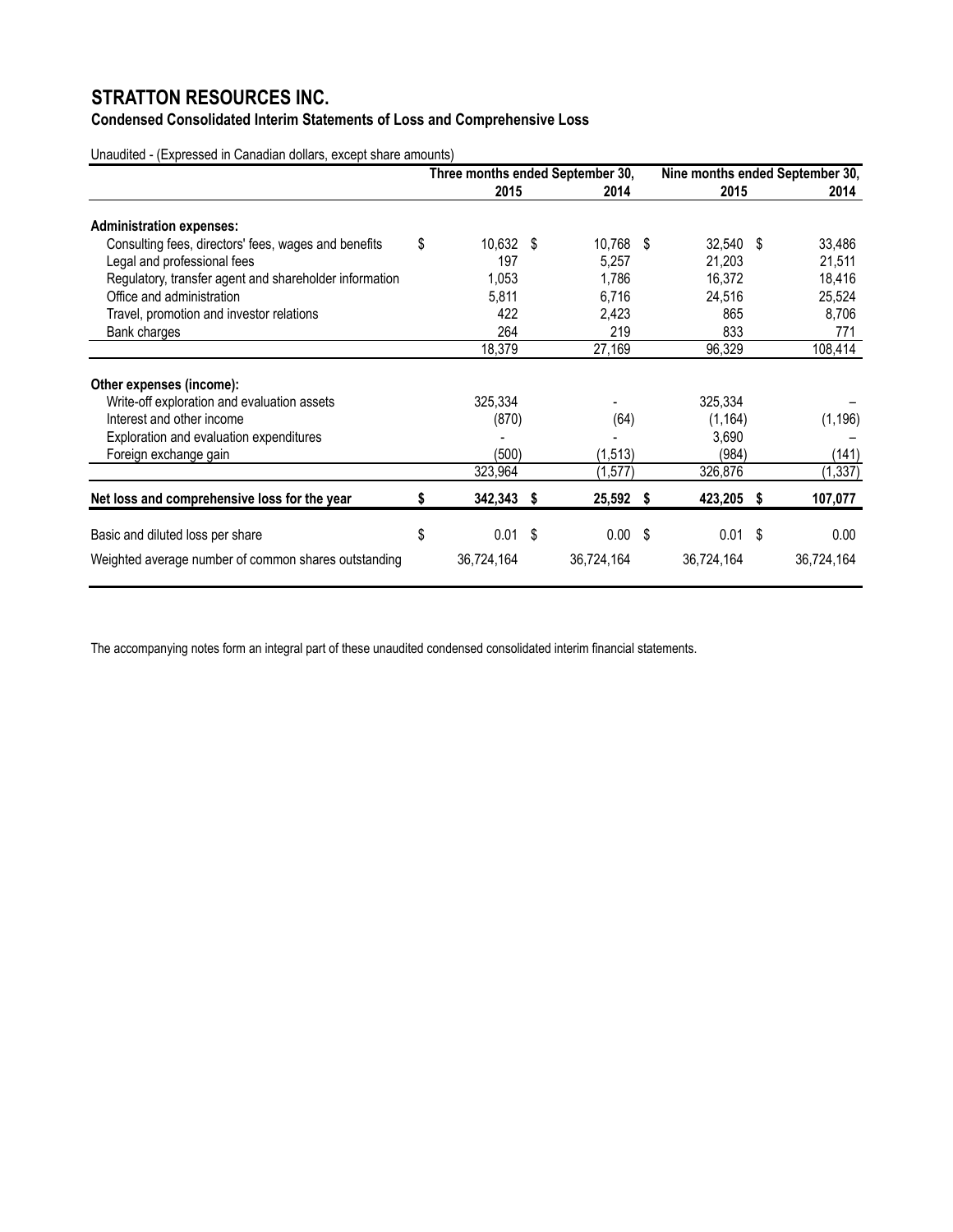**Condensed Consolidated Interim Statements of Changes in Equity**

Unaudited - (Expressed in Canadian dollars, except share amounts)

|                                                                                | Number of         | Share capital   | <b>Equity reserves</b> |  |              |  |                 |  | <b>Deficit</b>                  | <b>Total</b>          |
|--------------------------------------------------------------------------------|-------------------|-----------------|------------------------|--|--------------|--|-----------------|--|---------------------------------|-----------------------|
|                                                                                | shares            |                 | Share-based            |  |              |  |                 |  |                                 |                       |
|                                                                                |                   |                 | Warrants               |  | payments     |  | Shares issuable |  |                                 |                       |
| Balance at December 31, 2013<br>Net loss and comprehensive loss for the period | 36,724,164        | 29.086.748   \$ | 1,696,913 \$           |  | 3.278.517 \$ |  | $64.250$ S      |  | $(33.947.626)$ \$<br>(107,077)  | 178.802<br>(107, 077) |
| Balance at September 30, 2014                                                  | $36,724,164$ \ \$ | 29,086,748   \$ | 1,696,913              |  | 3,278,517    |  | $64,250$ \ \$   |  | $(34.054.703)$ \$               | 71,725                |
| Balance at December 31, 2014<br>Net loss and comprehensive loss for the period | 36,724,164        | 29.086.748   \$ | 1,696,913 \$           |  | 3,278,517 \$ |  | $64,250$ \$     |  | $(34,080,513)$ \$<br>(423, 205) | 45.915<br>(423, 205)  |
| Balance at September 30, 2015                                                  | 36,724,164        | 29,086,748   \$ | 1,696,913              |  | 3,278,517    |  | $64,250$ \ \$   |  | $(34,503,718)$ \$               | (377, 290)            |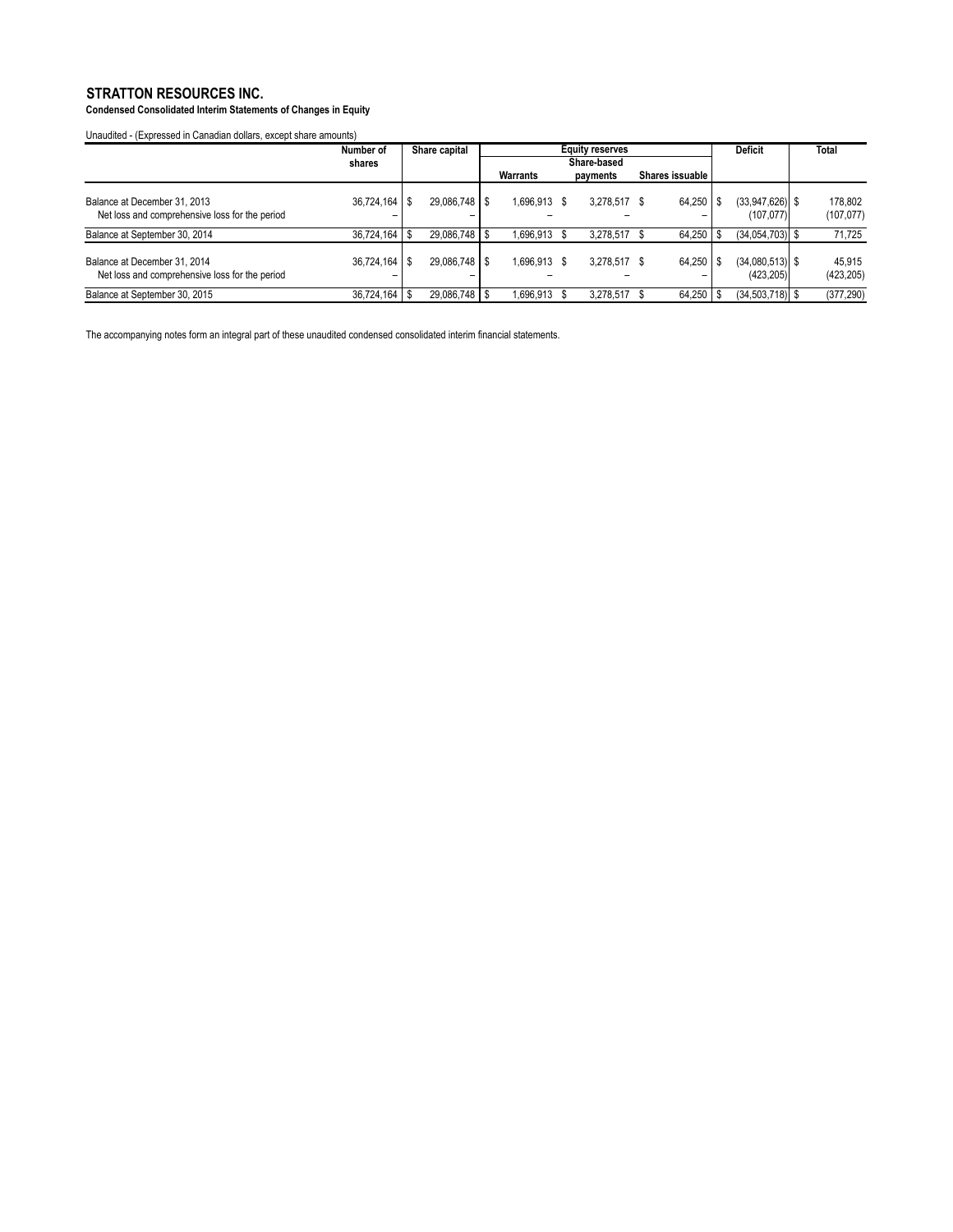**Condensed Consolidated Interim Statements of Cash Flows**

Unaudited - (Expressed in Canadian dollars)

|                                                                             | Three months ended September 30, |            |    |           |    | Nine months ended September 30, |    |            |  |  |
|-----------------------------------------------------------------------------|----------------------------------|------------|----|-----------|----|---------------------------------|----|------------|--|--|
|                                                                             |                                  | 2015       |    | 2014      |    | 2015                            |    | 2014       |  |  |
| Cash (used in) provided by:                                                 |                                  |            |    |           |    |                                 |    |            |  |  |
| <b>Operating activities:</b>                                                |                                  |            |    |           |    |                                 |    |            |  |  |
| Net loss and comprehensive loss for the period<br>Items not involving cash: | \$                               | (342, 343) | \$ | (25, 592) | \$ | (423, 205)                      | \$ | (107, 077) |  |  |
| Unrealized foreign exchange (loss) gain                                     |                                  | (521)      |    | 399       |    | (1,039)                         |    | 1,007      |  |  |
| Interest income classified as investing activity                            |                                  | (870)      |    | (64)      |    | (1, 164)                        |    | (1, 196)   |  |  |
| Write-off exploration and evaluation assets                                 |                                  | 325,334    |    |           |    | 325,334                         |    |            |  |  |
| Changes in non-cash working capital:                                        |                                  |            |    |           |    |                                 |    |            |  |  |
| Amounts receivable                                                          |                                  | 1,874      |    | 19,804    |    | 1,587                           |    | 157,892    |  |  |
| Prepaid expenses and deposits                                               |                                  | 1,833      |    | 3,175     |    | (880)                           |    | 4,347      |  |  |
| Accounts payable and accrued liabilities                                    |                                  | (11,724)   |    | (3,051)   |    | (10, 357)                       |    | (25, 826)  |  |  |
| Cash (used in) provided by operating activities                             |                                  | (26, 417)  |    | (5, 329)  |    | (109,724)                       |    | 29,147     |  |  |
| Investing activities:                                                       |                                  |            |    |           |    |                                 |    |            |  |  |
| Exploration and evaluation expenditures (note 8)                            |                                  |            |    | (156)     |    | (10, 035)                       |    | (1, 156)   |  |  |
| Interest received                                                           |                                  | 870        |    | 64        |    | 1,164                           |    | 1,196      |  |  |
| Cash provided by (used in) investing activities                             |                                  | 870        |    | (92)      |    | (8, 871)                        |    | 40         |  |  |
| Effect of foreign exchange rate changes on cash                             |                                  | 521        |    | (399)     |    | 1,039                           |    | (1,007)    |  |  |
| (Decrease) increase in cash                                                 |                                  | (25,026)   |    | (5,820)   |    | (117, 556)                      |    | 28,180     |  |  |
| Cash, beginning of the period                                               |                                  | 256,910    |    | 331,266   |    | 349,440                         |    | 297,266    |  |  |
| Cash, end of period                                                         | \$                               | 231,884    | \$ | 325,446   | \$ | 231,884                         | \$ | 325,446    |  |  |

Supplemental cash flow information (note 8)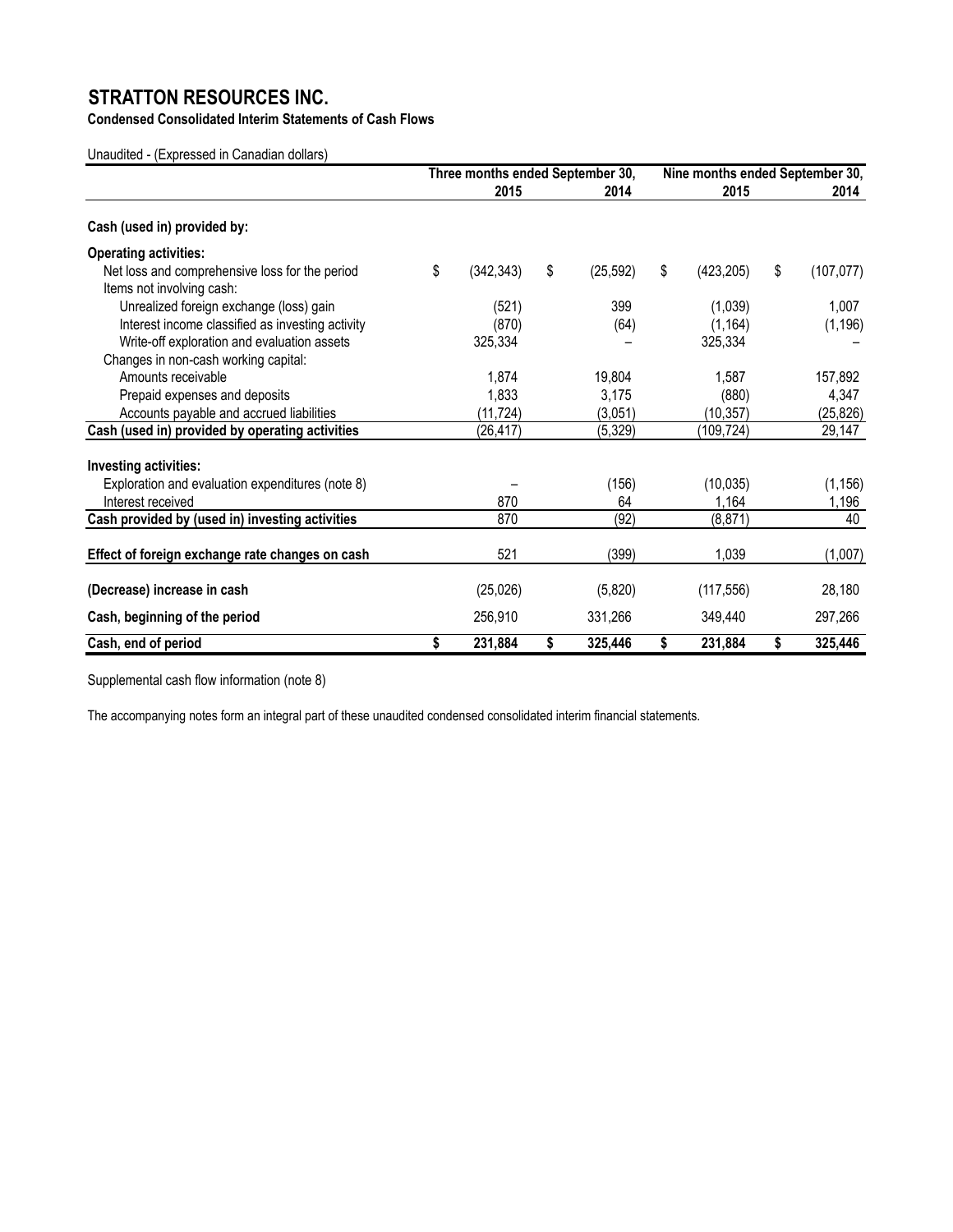Notes to Condensed Consolidated Interim Financial Statements Unaudited – (*Expressed in Canadian Dollars, unless otherwise stated)*

Three and nine months ended September 30, 2015 and 2014

### **1. Corporate information**

Stratton Resources Inc. ("the Company") is incorporated under the Business Corporations Act (British Columbia) and is listed on the TSX Venture Exchange ("the Exchange") as a Tier 2 mining issuer, and its shares trade under the symbol SI.V.

The Company and its subsidiaries are principally engaged in the acquisition, exploration, and development of mineral property interests in North America. The Company has not yet determined whether its mineral property interests contain economically recoverable mineral reserves. The Company's continuing operations and the underlying value and recoverability of the amounts shown for mineral property interests are entirely dependent upon the existence of economically recoverable mineral reserves, the ability of the Company to obtain the necessary financing to complete the exploration and development of its mineral property interests, obtaining the necessary mining permits, and on future profitable production or the proceeds from the disposition of the exploration and evaluation assets.

Effective November 2015, the Company let lapse the claims of its 100% owned Lunar project and no longer holds an interest in a Tier 2 Property ("Qualifying Property"), as defined by the rules of the Exchange, as is now pursuing other mineral property opportunities.

The business of the Company involves a high degree of risk and there is no assurance that the Company will identify appropriate properties for acquisition or investment and even if so identified and warranted, that it will be able to finance the acquisition or investment. In the event that the Company is not able to identify an appropriate mineral property for acquisition or investment in accordance with the listing requirements of the Exchange, there is a risk that the Company, at the discretion of the Exchange, will be transferred to the NEX Board as an inactive company.

The head office and principal address of the Company is located at 1199 Hastings Street, Suite 600, Vancouver, British Columbia, V6E 3T5. Canada.

### **2. Basis of presentation**

#### (a) Statement of compliance

These condensed consolidated interim financial statements have been prepared in accordance with International Accounting Standard ("IAS") 34, "Interim Financial Reporting" using accounting policies consistent with International Financial Reporting Standards ("IFRS") as issued by the International Accounting Standards Board ("IASB") and interpretations issued by the International Financial Reporting Interpretations Committee ("IFRIC"). The accounting policies followed in these condensed consolidated interim financial statements are the same as those applied in the Company's most recent audited consolidated financial statements for the year ended December 31, 2014 and 2013, except for new accounting standards adopted commencing January 1, 2015 as described in note 2(f). These condensed consolidated interim financial statements should be read in conjunction with the Company's audited consolidated financial statements for the year ended December 31, 2014 and 2013,

These unaudited condensed consolidated interim financial statements were authorized for issue and approved by the Board of Directors of the Company on November 30, 2015.

(b) Basis of measurement and consolidation

The condensed consolidated interim financial statements have been prepared on a historical cost basis.

The Company's functional currency is the Canadian dollar, which is also the Company's presentation currency. These condensed consolidated interim financial statements are presented in Canadian dollars, unless otherwise noted.

These condensed consolidated interim financial statements include the financial statements of the Company and its wholly-owned subsidiaries as follows: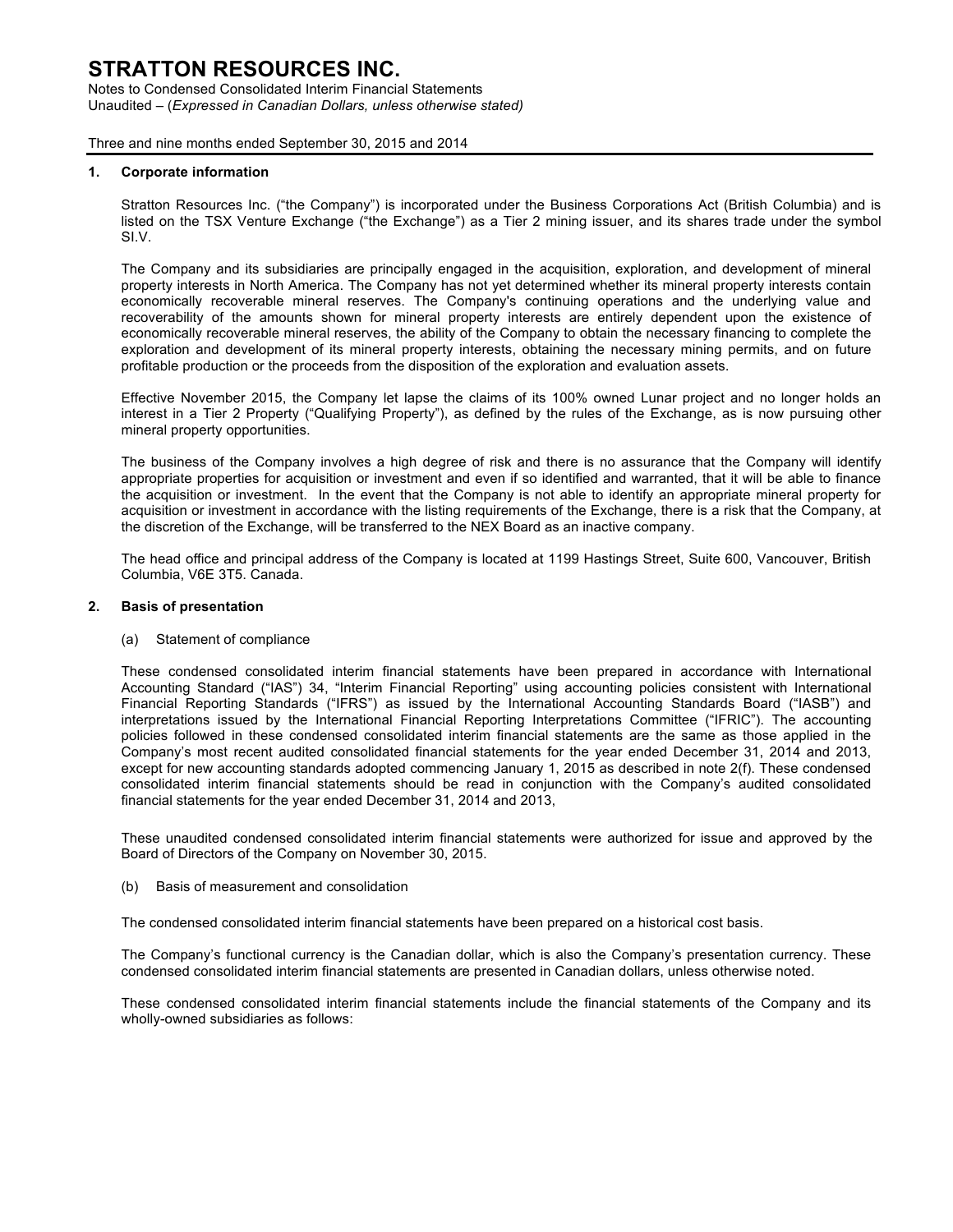Notes to Condensed Consolidated Interim Financial Statements Unaudited – (*Expressed in Canadian Dollars, unless otherwise stated)*

Three and nine months ended September 30, 2015 and 2014

### **2. Basis of presentation (continued)**

### (b) Basis of measurement and consolidation (continued)

| Subsidiary                                   | Jurisdiction | Ownership |
|----------------------------------------------|--------------|-----------|
| Stratton Resources (Canada) Inc.             | Canada       | 100%      |
| Stratton Resources Holdings Corp. (inactive) | Canada       | 100%      |

Subsidiaries are fully consolidated from the date on which control is transferred to the Company. They are deconsolidated from the date that control ceases. Control exists when the Company has power over an investee, exposure or rights, to variable returns from its involvement with the investee and the ability to use its power over the investee to affect the amount of the Company's returns.

Intercompany balances and transactions have been eliminated on consolidation.

### (c) Critical estimates and judgement

The preparation of consolidated interim financial statements in conformity with IFRS requires the Company's management to make estimates and assumptions about future events that affect the amounts reported in the condensed consolidated interim financial statements and related notes. Actual results may differ from those estimates. Information about areas of judgment and key sources of uncertainty and estimation is contained in the accounting policies and the notes to the Company's audited consolidated financial statements for the year ended December 31, 2014.

### (d) Foreign currency translation

Transactions in foreign currencies are initially recorded at the functional currency by the use of the exchange rate in effect at the date of the transaction. Unsettled monetary assets and liabilities denominated in foreign currencies are translated into the functional currency by using the exchange rate in effect at the statement of financial position date and the related translation differences are recognised in net income (loss).

Non-monetary items that are measured at historical cost in a foreign currency are translated using the exchange rate in effect at the dates of the initial transactions and are not subsequently remeasured. Non-monetary items measured at fair value in a foreign currency are translated using the exchange rates at the date when the fair value is determined and related translation differences are recognized in net income (loss) or other comprehensive income (loss) consistent with where the gain or loss on the underlying non-monetary asset or liability has been recognized.

#### (e) Going concern of operations

These condensed consolidated interim financial statements have been prepared on the assumption that the Company will continue to realize its assets and meet its liabilities in the normal course of business as a 'going concern'. The Company has incurred losses since inception and has no source of operating revenue. As at September 30, 2015, the Company has a net working capital deficit of \$377,290, had a deficit of \$34,503,718 and incurred a net loss of \$342,343 and \$423,205 for the three and nine months ended September 30, 2015, respectively.

The cash balance of \$231,884 at September 30, 2015 is sufficient to meet the cash requirements for the Company's administrative overhead for at least the next twelve months as long as the note payable (note 6(a)) is not called. The holder of the note payable, a related party, has indicated in writing that they will not call the note payable within the next twelve months. The Company's future exploration project acquisition will be dependent on the Company's successful raising of additional funds through the issuance of equity.

Management considers that the current economic environment is difficult and the outlook for junior exploration companies presents significant challenges in terms of raising funds through issuance of shares. The Company has been and remains dependent on its capacity to raise funds via equity issuances, under terms that are consistent with the best interests of shareholders, in order to finance its operations. The Company has been successful in raising equity financing in previous years, however, there can be no assurance the Company will continue to be. Management have instituted measures to preserve cash through significantly decreasing its corporate costs and exploration expenditures, and in addition, it has negotiated with related parties extended payment terms on outstanding payables. Management is also pursuing alternative sources of funding.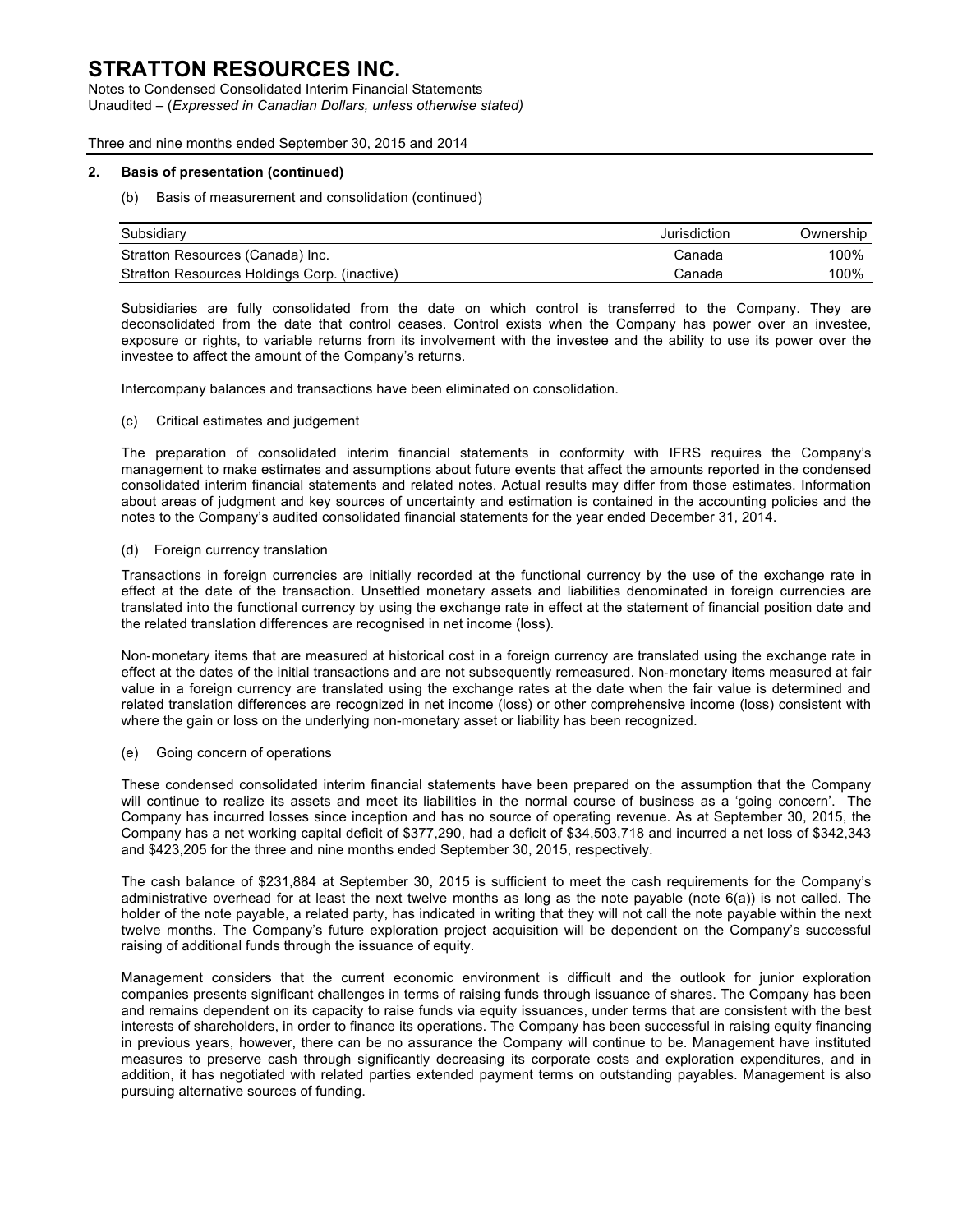Notes to Condensed Consolidated Interim Financial Statements Unaudited – (*Expressed in Canadian Dollars, unless otherwise stated)*

Three and nine months ended September 30, 2015 and 2014

### **2. Basis of presentation (continued)**

(e) Going concern of operations (continued)

Management has concluded that the combination of these circumstances represent a material uncertainty that may cast significant doubt on the ability of the Company to continue as a going concern and, therefore, the Company may be unable to realize its assets and discharge its liabilities in the normal course of business. Nevertheless, Management has a reasonable expectation that the Company has adequate resources to continue its current operations for the foreseeable future.

These condensed consolidated interim financial statements contain no provisions for adjustments, which may become necessary if the Company becomes unable to continue on a 'going concern' basis. Such adjustments could be material.

(f) Application of new and revised standards

The following new accounting standards are not yet effective and will be adopted by the Company in future periods. The Company is currently evaluating the impact of these new standards on its consolidated financial statements. Based on the Company's current operations, it is not anticipated that these standards will have a material impact on the consolidated results and associated disclosures in the financial statements.

- i) IFRS 9 Financial Instruments: Classification and Measurement. IFRS 9 introduces new requirements for the classification and measurement of financial instruments and is effective for annual periods beginning on or after January 1, 2018, with early adoption permitted.
- ii) IFRS 7 Financial Instruments Disclosures (effective January 1, 2018) requires new disclosures resulting from the amendments to IFRS 9.
- iii) IFRS 15 Revenue from Contracts with Customers. IFRS 15 establishes a single five-step model framework for determining the nature, amount, timing and uncertainty of revenue and cash flows arising from a contract with a customer. The standard is effective for annual periods beginning on or after January 1, 2017, with early adoption permitted.

#### **3. Exploration and evaluation assets**

Lunar – Molybdenum Prospect

On August 17, 2011, the Company entered into an agreement with Homegold Resources Ltd ("Homegold"), a British Columbia company, to acquire 30 claims (12,509 hectares) known as the Lunar property ("Lunar"), in British Columbia for \$70,000 and a number of contingently issuable shares as described below. The \$70,000 was paid to Homegold against transfer of the claims to the Company. Subsequent to that, the Company staked additional 9 claims adjacent to Lunar.

Under the terms of the agreement, in the event the Company spends \$2,000,000 on exploring the Lunar claims, it will issue 50,000 common shares to Homegold and 50,000 to Xstract Resources Inc. ("Xstract"), a British Columbia company, as consideration for Xtracts's previous legal rights to the Lunar property. If the Company spends an additional \$3,000,000 it will issue an additional 150,000 shares to Xstract and upon spending a further \$5,000,000 (\$10,000,000 total), the Company will issue Xstract a further 250,000 shares. In the event of a commercial production decision another \$500,000 will be paid to Homegold and after 6 years a minimum \$72,000 per year will have to be paid in advance royalties to Homegold. Homegold also holds a 2% net smelter returns royalty ("NSR") on the property.

Effective November 2015, the Company let lapse the claims of its 100% owned Lunar project and wrote-off the capitalized acquisition, exploration and evaluation costs related to this project. As a result the Company does not have any interest in this project.

The Company capitalized the following costs as mineral property interest: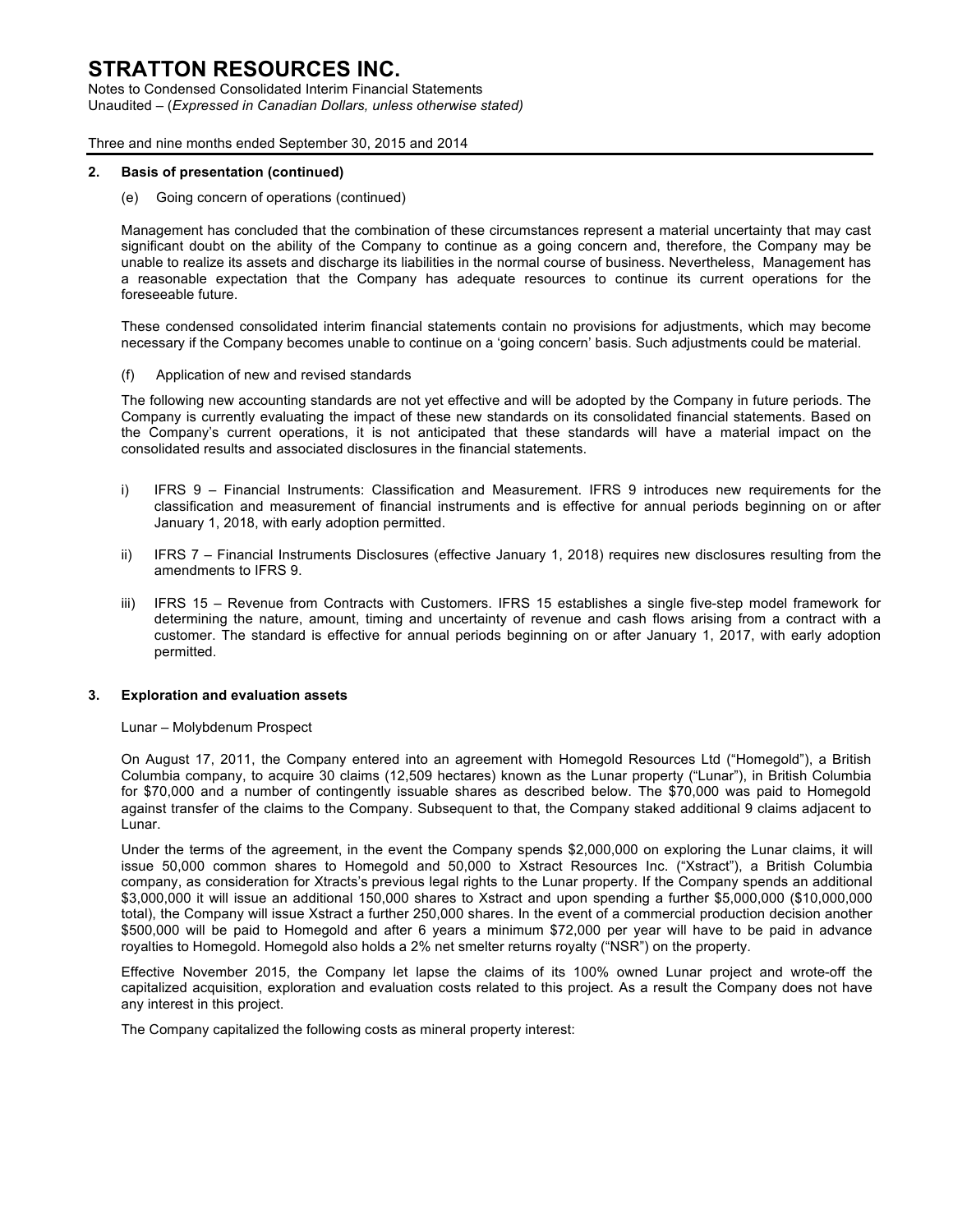Notes to Condensed Consolidated Interim Financial Statements Unaudited – (*Expressed in Canadian Dollars, unless otherwise stated)*

Three and nine months ended September 30, 2015 and 2014

### **3. Exploration and evaluation assets (continued)**

| <b>Lunar Project</b>                        | <b>June 30,</b><br>2015 | December 31,<br>2014 |
|---------------------------------------------|-------------------------|----------------------|
| Balance at the beginning of the period      | \$ 325,344              | \$317,310            |
| Deferred exploration costs:                 |                         |                      |
| Permitting fees                             |                         | 1,000                |
| Geological and geophysical fees             |                         | 10,035               |
| Mining exploration tax credit               |                         | (3,011)              |
| Write-off exploration and evaluation assets | (325,344)               |                      |
| Balance at the end of the period            | \$                      | \$ 325.344           |

Title to mineral properties involves certain inherent risks due to the difficulties of determining the validity of certain mineral titles as well as the potential for problems arising from the frequently ambiguous conveyancing history characteristic of many mineral properties. The Company has investigated title to its mineral properties and, to the best of its knowledge, title to it is in good standing.

### **4. Share capital**

### (a) Authorized

Unlimited common shares without par value.

- (b) Common shares issuance
	- I. Period ended September 30, 2015

During the nine months ended September 30, 2015, the Company did not issue any additional common shares.

II. Year ended December 31, 2014

During the year ended December 31, 2014, the Company did not issue any additional common shares.

### **5. Equity reserves**

### Share-based payments

The Company maintains a Rolling Share-based Option Plan providing for the issuance of stock options up to 10% of the Company's issued and outstanding common shares. The Company may grant from time to time stock options to its directors, officers, employees and other service providers. The stock options vest 25% on the date of the grant and 12½% every three months thereafter for a total vesting period of 18 months.

As at September 30, 2015 and December 31, 2014, the Company has no stock options outstanding or exercisable.

#### **6. Related party transactions**

All transactions with related parties have occurred in the normal course of operations and are measured at their fair value as determined by management. All amounts are unsecured, non-interest bearing and have no specific terms of settlement, unless otherwise noted.

|                                    | Three months  | Three months  | Nine months   | Nine months   |
|------------------------------------|---------------|---------------|---------------|---------------|
|                                    | ended         | ended         | ended         | ended         |
|                                    | September 30, | September 30, | September 30, | September 30, |
|                                    | 2015          | 2014          | 2015          | 2014          |
| Universal Mineral Services Ltd.(a) | \$18,765      | \$17.645      | \$64.947      | \$60,134      |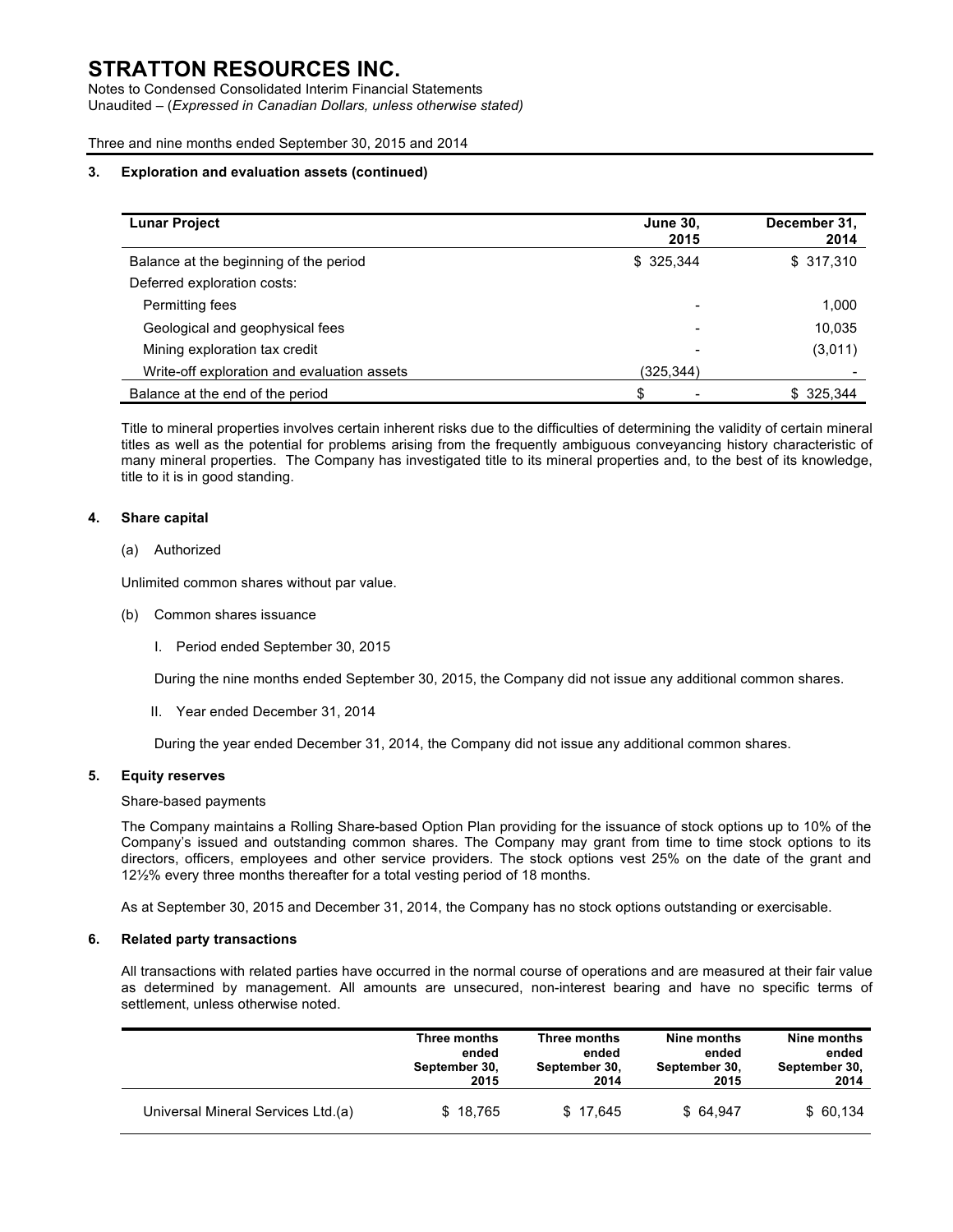Notes to Condensed Consolidated Interim Financial Statements Unaudited – (*Expressed in Canadian Dollars, unless otherwise stated)*

Three and nine months ended September 30, 2015 and 2014

### **6. Related party transactions (continued)**

(a) Universal Mineral Services Ltd. ("UMS") is a private company with directors and officers in common that, pursuant to an agreement dated March 30, 2012, provides geological, corporate development, administrative and management services to the Company on a cost recovery basis. The Company also holds a 50% non-voting equity interest in UMS, which is carried at cost. As at September 30, 2015, the outstanding payable balance was \$5,281 (December 31, 2014 - \$5,844) and prepaid expenses and deposits balance was \$6,000 (December 31, 2014 - \$6,000).

Effective June 30, 2013, UMS agreed to settle historic payable balances totaling \$609,388 with a note payable for an equivalent value. The note payable bears no interest, has a maturity of December 31, 2015 and is extendable for an additional twelve months at the mutual agreement. The note payable is due on demand.

Key management compensation

In addition to the transactions disclosed above, the Company provided the following compensation to key management members:

|                       | Three months  | Three months  | Nine months   | Nine months   |
|-----------------------|---------------|---------------|---------------|---------------|
|                       | ended         | ended         | ended         | ended         |
|                       | September 30, | September 30. | September 30. | September 30, |
|                       | 2015          | 2014          | 2015          | 2014          |
| Short-term benefits** | \$4.375       | \$5.730       | \$12.128      | \$17.190      |

\*\* An amount of \$4,375 and \$12,128 for the three and nine month periods, respectively, is included in related party transactions with UMS (three and nine months ended September 30, 2014 - \$5,730 and \$17,190, respectably).

### **7. Financial instruments**

The Company's financial instruments consist of cash, amounts receivables, accounts payable and accrued liabilities and note payable. The fair value of these financial instruments approximate their carrying values due to their short-term maturity.

The Company's financial instruments are exposed to liquidity risk, capital risk and market risks, which include currency risk and interest rate risk. As a result, the Company is exposed to potential losses from these risks as outlined below.

(a) Liquidity risk

The Company manages liquidity risk by maintaining sufficient cash balances. Liquidity requirements are managed based on expected cash flow to ensure there is sufficient capital to meet short-term obligations. The Company estimates that is contractual obligations pertaining to accounts payable and accrued liabilities will be satisfied within one year. As outlined in note 2(e) the Company's liquidity position is dependent on the note payable not being called or, in the event it was, raising additional funds through issuance of equity.

(b) Capital risk management

The Company manages its cash, share capital and equity reserves as capital. The Company's objectives when managing capital are to safeguard the Company's ability to continue as a going concern in order to pursue the acquisition and exploration of mineral properties and to maintain a flexible capital structure which optimizes the costs of capital at an acceptable risk.

The Company manages the capital structure and makes adjustments to it in light of changes in economic conditions and the risk characteristics of the underlying assets. To maintain or adjust the capital structure, the Company may attempt to issue new shares, issue new debt, acquire or dispose of assets or adjust the amount of cash.

The Company is not subject to externally imposed capital requirements.